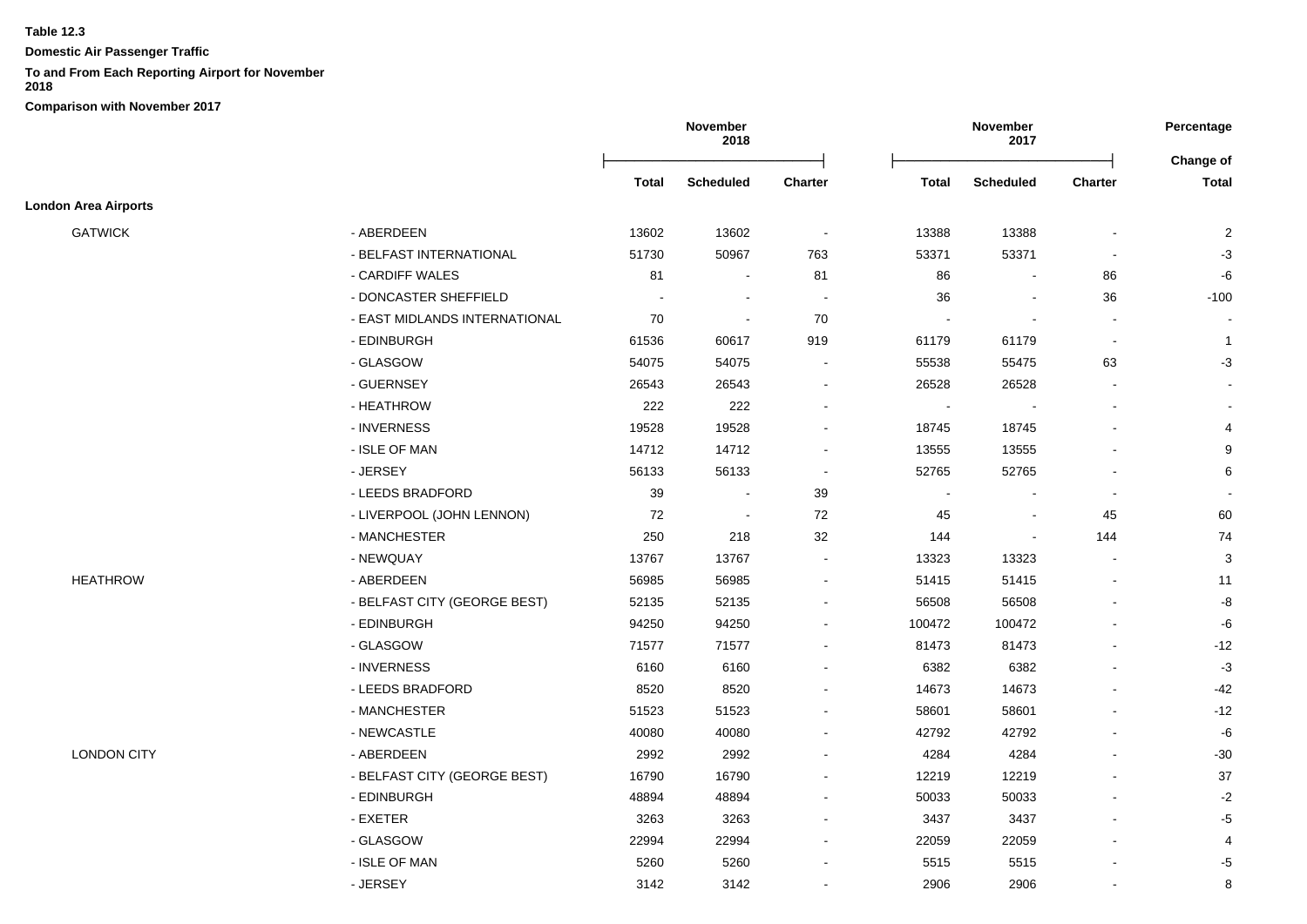**Domestic Air Passenger Traffic**

## **To and From Each Reporting Airport for November**

**2018**

|                                   |                               | November<br>2018 |                          |                | November<br>2017         |                          |                |                  |
|-----------------------------------|-------------------------------|------------------|--------------------------|----------------|--------------------------|--------------------------|----------------|------------------|
|                                   |                               |                  |                          |                |                          |                          |                | <b>Change of</b> |
|                                   |                               | <b>Total</b>     | <b>Scheduled</b>         | Charter        | <b>Total</b>             | <b>Scheduled</b>         | <b>Charter</b> | <b>Total</b>     |
| <b>LUTON</b>                      | - ABERDEEN                    | 3610             | 3610                     |                | 4533                     | 4533                     |                | $-20$            |
|                                   | - BELFAST INTERNATIONAL       | 26591            | 26591                    |                | 29543                    | 29543                    |                | $-10$            |
|                                   | - DURHAM TEES VALLEY          | 34               | $\overline{\phantom{a}}$ | 34             | $\overline{\phantom{a}}$ |                          |                | $\blacksquare$   |
|                                   | - EDINBURGH                   | 26223            | 26223                    | $\blacksquare$ | 26633                    | 26633                    |                | $-2$             |
|                                   | - GLASGOW                     | 20813            | 20813                    | $\sim$         | 21027                    | 21027                    |                | $-1$             |
|                                   | - INVERNESS                   | 8407             | 8407                     |                | 7639                     | 7639                     |                | 10               |
|                                   | - ISLE OF MAN                 | $\sim$           | $\overline{\phantom{a}}$ |                | $\mathbf{3}$             | $\sim$                   | 3              | $-100$           |
|                                   | - MANCHESTER                  | $\sim$           | $\sim$                   |                | 73                       | $\overline{\phantom{a}}$ | 73             | $-100$           |
| SOUTHEND                          | - EDINBURGH                   | 69               | 69                       |                | $\overline{\phantom{a}}$ | $\sim$                   |                |                  |
|                                   | - GLASGOW                     |                  |                          |                | 3008                     | 3008                     |                | $-100$           |
|                                   | - MANCHESTER                  | 3210             | 3210                     |                | 3519                     | 3519                     |                | $-9$             |
| <b>STANSTED</b>                   | - BELFAST INTERNATIONAL       | 62998            | 62998                    |                | 35113                    | 35113                    |                | 79               |
|                                   | - BIRMINGHAM                  | 155              | 155                      |                | $\sim$                   |                          |                | $\sim$           |
|                                   | - CITY OF DERRY (EGLINTON)    | 3583             | 3583                     |                | 4158                     | 4158                     |                | $-14$            |
|                                   | - DUNDEE                      | 1611             | 1611                     |                | 1830                     | 1830                     |                | $-12$            |
|                                   | - EAST MIDLANDS INTERNATIONAL | 158              | 158                      |                | $\overline{\phantom{a}}$ |                          |                | $\sim$           |
|                                   | - EDINBURGH                   | 79932            | 79932                    |                | 33672                    | 33672                    |                | 137              |
|                                   | - GLASGOW                     | 25191            | 25191                    | $\sim$         | 24295                    | 24295                    |                | $\overline{4}$   |
|                                   | - GUERNSEY                    | 1624             | 1624                     | $\blacksquare$ | 1341                     | 1341                     | $\blacksquare$ | 21               |
| <b>Total London Area Airports</b> |                               | 1061134          | 1059124                  | 2010           | 1017859                  | 1017409                  | 450            | $\overline{4}$   |
| <b>Other Reporting Airports</b>   |                               |                  |                          |                |                          |                          |                |                  |
| ABERDEEN                          | - BELFAST CITY (GEORGE BEST)  | 2726             | 2726                     | $\sim$         | 3392                     | 3392                     |                | $-20$            |
|                                   | - BIRMINGHAM                  | 9605             | 9550                     | 55             | 9467                     | 9467                     |                | $\mathbf{1}$     |
|                                   | - BRISTOL                     | 1099             | 1099                     | $\sim$         | 1367                     | 1367                     |                | $-20$            |
|                                   | - CARDIFF WALES               | 107              | 51                       | 56             | 647                      | 647                      |                | $-83$            |
|                                   | - DURHAM TEES VALLEY          | 1577             | 1577                     | $\sim$         | 1470                     | 1470                     |                | $\overline{7}$   |
|                                   | - EDINBURGH                   | 30               | $30\,$                   | $\sim$         | 51                       | 51                       |                | $-41$            |
|                                   | - GATWICK                     | 13529            | 13529                    |                | 13244                    | 13244                    |                | $\overline{c}$   |
|                                   | - GLASGOW                     | $\sim$           | $\blacksquare$           | $\sim$         | 39                       | 39                       |                | $-100$           |
|                                   | - HEATHROW                    | 57114            | 56990                    | 124            | 51434                    | 51434                    |                | 11               |
|                                   | - HUMBERSIDE                  | 2179             | 2179                     |                | 2340                     | 2340                     |                | $-7$             |
|                                   | - INVERNESS                   | 122              | 122                      |                |                          |                          |                | $\sim$           |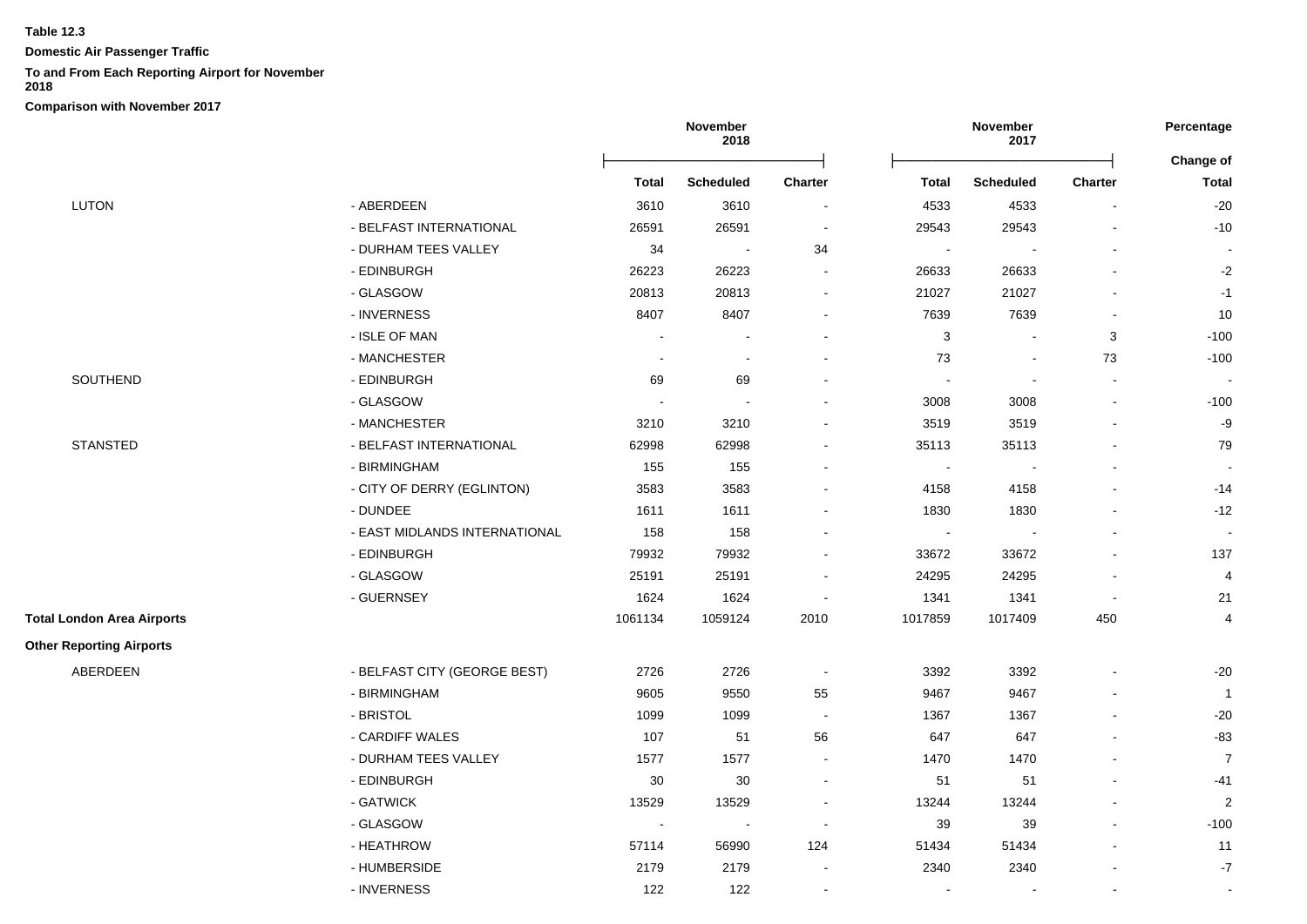**Domestic Air Passenger Traffic**

# **To and From Each Reporting Airport for November**

**2018**

|                                   |                               | November<br>2018 |                  |                |              | November<br>2017 |                | Percentage                |
|-----------------------------------|-------------------------------|------------------|------------------|----------------|--------------|------------------|----------------|---------------------------|
|                                   |                               | <b>Total</b>     | <b>Scheduled</b> | <b>Charter</b> | <b>Total</b> | <b>Scheduled</b> | <b>Charter</b> | Change of<br><b>Total</b> |
| ABERDEEN                          | - KIRKWALL                    | 4365             | 4365             |                | 5412         | 5353             | 59             | $-19$                     |
|                                   | - LEEDS BRADFORD              |                  |                  |                | 535          | 535              |                | $-100$                    |
|                                   | - LONDON CITY                 | 2759             | 2759             |                | 4335         | 4335             |                | $-36$                     |
|                                   | - LUTON                       | 3738             | 3738             |                | 4506         | 4506             |                | $-17$                     |
|                                   | - MANCHESTER                  | 17531            | 17531            |                | 17551        | 17551            |                | $\blacksquare$            |
|                                   | - NEWCASTLE                   | 884              | 884              |                | 1002         | 1002             |                | $-12$                     |
|                                   | - NORWICH                     | 3581             | 3581             |                | 4941         | 4941             |                | $-28$                     |
|                                   | - SCATSTA                     | 7171             | $\sim$           | 7171           | 8700         |                  | 8700           | $-18$                     |
|                                   | - SOUTHAMPTON                 | 495              | 495              |                | 1442         | 1442             |                | -66                       |
|                                   | - SOUTHEND                    | 14               | 14               |                |              |                  |                |                           |
|                                   | - STORNOWAY                   |                  |                  |                | 436          | 436              | $\blacksquare$ | $-100$                    |
|                                   | - SUMBURGH                    | 7827             | 5592             | 2235           | 14610        | 10130            | 4480           | -46                       |
|                                   | - WICK JOHN O GROATS          | 594              | 594              |                | 633          | 633              |                | -6                        |
| ALDERNEY                          | - GUERNSEY                    | 2004             | 2004             |                | 2227         | 2227             |                | $-10$                     |
|                                   | - SOUTHAMPTON                 | 1356             | 1356             |                | 1312         | 1312             |                | 3                         |
| BARRA                             | - GLASGOW                     | 925              | 925              |                | 876          | 876              | $\blacksquare$ | 6                         |
| <b>BELFAST CITY (GEORGE BEST)</b> | - ABERDEEN                    | 2615             | 2615             |                | 3353         | 3353             |                | $-22$                     |
|                                   | - BELFAST INTERNATIONAL       |                  |                  |                | 152          | 152              |                | $-100$                    |
|                                   | - BIRMINGHAM                  | 22200            | 22200            |                | 23136        | 23136            |                | $-4$                      |
|                                   | - CARDIFF WALES               | 5821             | 5821             |                | 5556         | 5556             |                | 5                         |
|                                   | - DONCASTER SHEFFIELD         | 2289             | 2289             |                |              |                  |                |                           |
|                                   | - EAST MIDLANDS INTERNATIONAL | 11068            | 11068            |                | 10875        | 10875            |                | $\sqrt{2}$                |
|                                   | - EDINBURGH                   | 12372            | 12372            |                | 13116        | 13116            |                | -6                        |
|                                   | - EXETER                      | 2578             | 2578             |                | 2168         | 2168             |                | $19$                      |
|                                   | - GLASGOW                     | 12613            | 12535            | 78             | 11547        | 11547            |                | 9                         |
|                                   | - HEATHROW                    | 51792            | 51792            |                | 56263        | 56263            |                | -8                        |
|                                   | - INVERNESS                   | 2193             | 2193             |                | 1958         | 1958             |                | 12                        |
|                                   | - ISLE OF MAN                 | $\sim$           |                  | $\sim$         | 873          | 873              |                | $-100$                    |
|                                   | - LEEDS BRADFORD              | 13698            | 13648            | 50             | 14673        | 14673            |                | $-7$                      |
|                                   | - LIVERPOOL (JOHN LENNON)     | 1702             | 1702             |                | 2530         | 2530             |                | $-33$                     |
|                                   | - LONDON CITY                 | 16825            | 16825            |                | 12337        | 12337            |                | 36                        |
|                                   | - MANCHESTER                  | 19272            | 19272            |                | 23124        | 23124            |                | $-17$                     |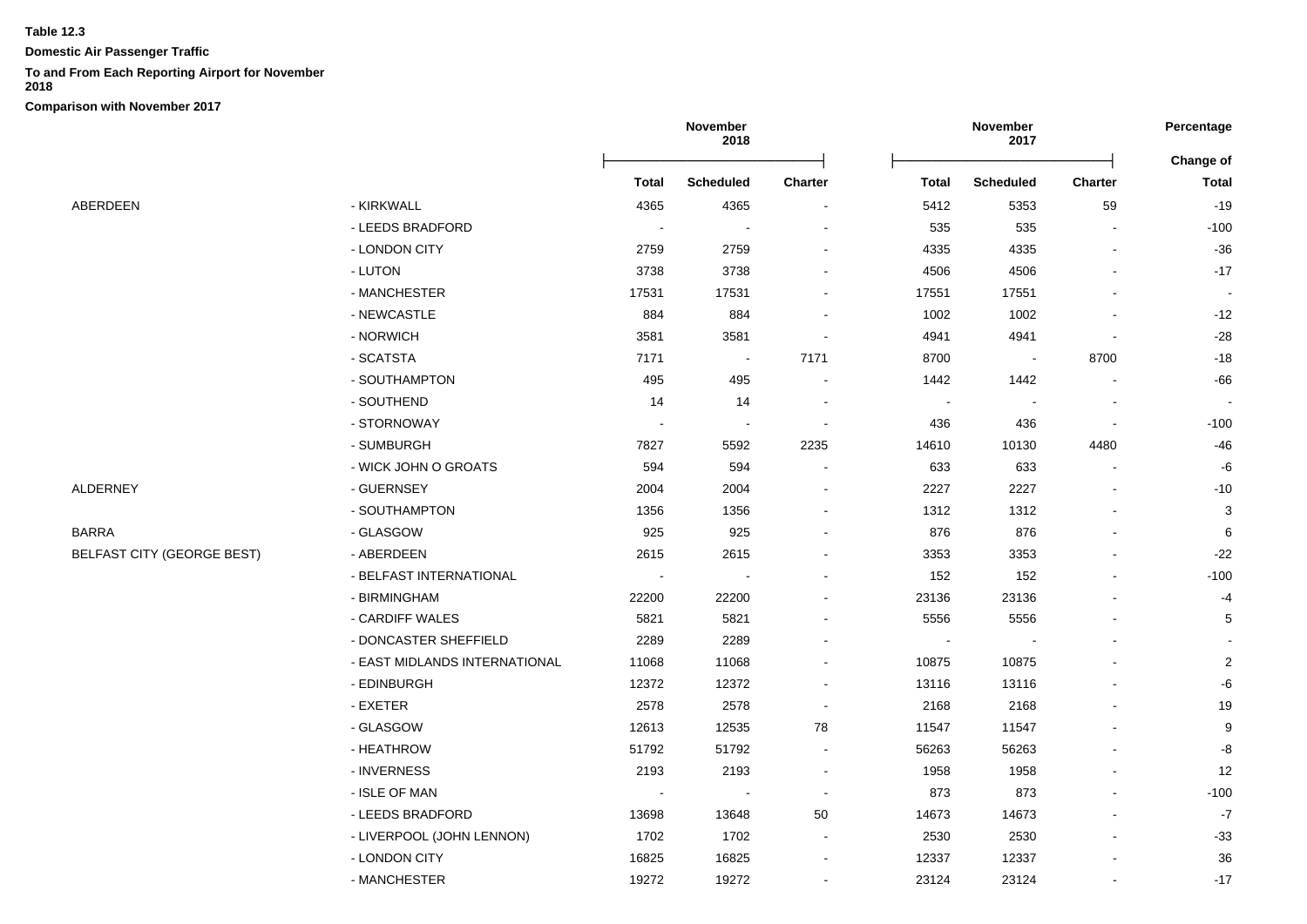**Domestic Air Passenger Traffic**

#### **To and From Each Reporting Airport for November**

**2018**

|                                   |                               | November<br>2018 |                  |                          |              | November<br>2017 |         | Percentage                       |
|-----------------------------------|-------------------------------|------------------|------------------|--------------------------|--------------|------------------|---------|----------------------------------|
|                                   |                               | <b>Total</b>     | <b>Scheduled</b> | Charter                  | <b>Total</b> | <b>Scheduled</b> | Charter | <b>Change of</b><br><b>Total</b> |
| <b>BELFAST CITY (GEORGE BEST)</b> | - NEWCASTLE                   | $\blacksquare$   |                  |                          | 580          | 580              |         | $-100$                           |
|                                   | - SOUTHAMPTON                 | 9026             | 9026             |                          | 9385         | 9385             |         | $-4$                             |
|                                   | - SOUTHEND                    |                  |                  | $\overline{\phantom{a}}$ | 61           | 61               |         | $-100$                           |
| <b>BELFAST INTERNATIONAL</b>      | - BELFAST CITY (GEORGE BEST)  | 49               |                  | 49                       |              |                  |         |                                  |
|                                   | - BIRMINGHAM                  | 21072            | 21072            |                          | 20846        | 20846            |         | $\mathbf{1}$                     |
|                                   | - BRISTOL                     | 23519            | 23519            |                          | 21845        | 21845            |         | 8                                |
|                                   | - CARDIFF WALES               | $\sim$           | $\sim$           |                          | 41           | $\sim$           | 41      | $-100$                           |
|                                   | - EDINBURGH                   | 26092            | 26092            | $\overline{\phantom{a}}$ | 24690        | 24690            |         | 6                                |
|                                   | - GATWICK                     | 51616            | 50991            | 625                      | 53410        | 53410            |         | $-3$                             |
|                                   | - GLASGOW                     | 28026            | 28026            |                          | 27387        | 27387            |         | $\overline{c}$                   |
|                                   | - ISLE OF MAN                 | 1683             | 1683             | $\overline{a}$           |              |                  |         |                                  |
|                                   | - LIVERPOOL (JOHN LENNON)     | 43223            | 43223            | $\blacksquare$           | 43730        | 43730            |         | $-1$                             |
|                                   | - LUTON                       | 26460            | 26460            |                          | 29562        | 29562            |         | $-10$                            |
|                                   | - MANCHESTER                  | 41857            | 41857            |                          | 23472        | 23472            |         | 78                               |
|                                   | - NEWCASTLE                   | 22411            | 22411            | $\overline{\phantom{a}}$ | 21316        | 21316            |         | $\mathbf 5$                      |
|                                   | - STANSTED                    | 62655            | 62625            | 30                       | 35612        | 35612            |         | 76                               |
| BENBECULA                         | - GLASGOW                     | 1932             | 1932             |                          | 1795         | 1795             |         | 8                                |
|                                   | - STORNOWAY                   | 1058             | 1058             | $\overline{\phantom{a}}$ | 1127         | 1127             |         | -6                               |
| <b>BIRMINGHAM</b>                 | - ABERDEEN                    | 9574             | 9519             | 55                       | 9438         | 9438             |         | $\mathbf{1}$                     |
|                                   | - BELFAST CITY (GEORGE BEST)  | 22198            | 22198            | $\overline{\phantom{a}}$ | 23013        | 23013            |         | $-4$                             |
|                                   | - BELFAST INTERNATIONAL       | 21146            | 20996            | 150                      | 20754        | 20754            |         | $\boldsymbol{2}$                 |
|                                   | - EAST MIDLANDS INTERNATIONAL | $\blacksquare$   | $\blacksquare$   | $\overline{\phantom{a}}$ | 28           | 28               |         | $-100$                           |
|                                   | - EDINBURGH                   | 24790            | 24621            | 169                      | 22510        | 22510            |         | $10$                             |
|                                   | - GLASGOW                     | 20353            | 20353            | <b>.</b>                 | 20220        | 20178            | 42      | $\overline{1}$                   |
|                                   | - GUERNSEY                    | 3409             | 3330             | 79                       | 3087         | 3087             |         | $10$                             |
|                                   | - HEATHROW                    | 75               | 75               |                          |              |                  |         |                                  |
|                                   | - INVERNESS                   | 3480             | 3480             | $\blacksquare$           | 3427         | 3427             |         | $\overline{2}$                   |
|                                   | - ISLE OF MAN                 | 3495             | 3495             | $\blacksquare$           | 3250         | 3250             |         | 8                                |
|                                   | - JERSEY                      | 2555             | 2555             |                          | 3055         | 3055             |         | $-16$                            |
|                                   | - MANCHESTER                  | 62               | 62               |                          | 2            | $\overline{c}$   |         | 3000                             |
|                                   | - NEWCASTLE                   | 72               | 72               |                          | 39           |                  | 39      | 85                               |
|                                   | - SOUTHAMPTON                 | 37               | 37               |                          |              | $\blacksquare$   |         |                                  |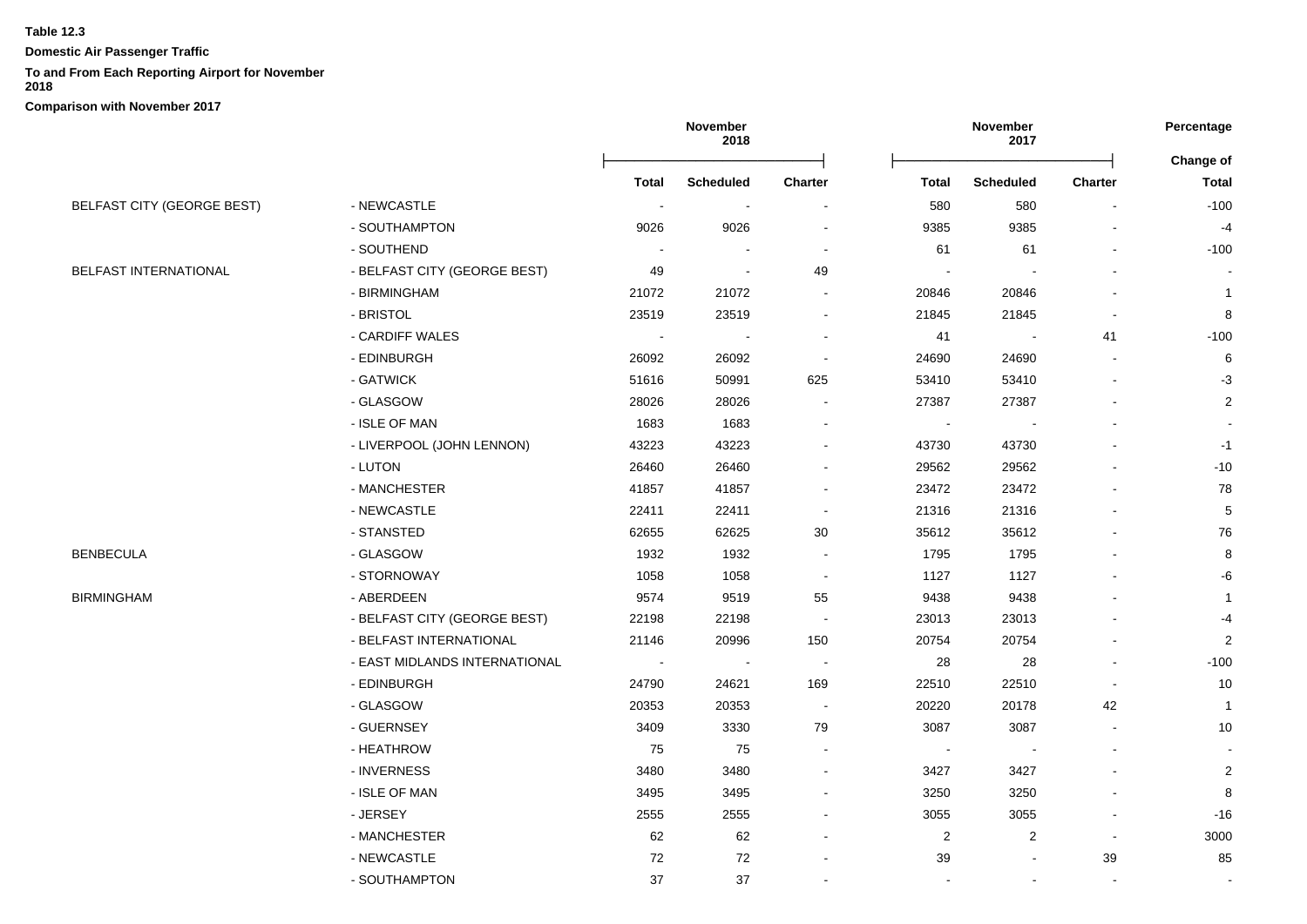**Domestic Air Passenger Traffic**

## **To and From Each Reporting Airport for November**

**2018**

|                      |                              | November<br>2018         |                          |                          |                          | November<br>2017         |                          | Percentage<br>Change of |
|----------------------|------------------------------|--------------------------|--------------------------|--------------------------|--------------------------|--------------------------|--------------------------|-------------------------|
|                      |                              | <b>Total</b>             | <b>Scheduled</b>         | <b>Charter</b>           | <b>Total</b>             | <b>Scheduled</b>         | Charter                  | <b>Total</b>            |
| <b>BIRMINGHAM</b>    | - STANSTED                   | 291                      | 291                      |                          |                          |                          | $\overline{\phantom{a}}$ |                         |
| <b>BOURNEMOUTH</b>   | - CARDIFF WALES              |                          |                          |                          | 47                       |                          | 47                       | $-100$                  |
|                      | - EDINBURGH                  | 69                       | 69                       |                          |                          |                          | $\blacksquare$           |                         |
|                      | - JERSEY                     | 127                      | 127                      |                          | $\overline{\phantom{a}}$ | $\blacksquare$           | $\blacksquare$           |                         |
|                      | - LEEDS BRADFORD             | $\sim$                   | $\overline{\phantom{a}}$ | $\blacksquare$           | 85                       | 11                       | 74                       | $-100$                  |
|                      | - MANCHESTER                 | 47                       |                          | 47                       | 102                      | $\blacksquare$           | 102                      | $-54$                   |
|                      | - NEWCASTLE                  | 85                       | $\blacksquare$           | 85                       | 91                       | $\blacksquare$           | 91                       | $-7$                    |
| <b>BRISTOL</b>       | - ABERDEEN                   | 1099                     | 1099                     |                          | 1367                     | 1367                     |                          | $-20$                   |
|                      | - ALDERNEY                   | 5                        | 5                        |                          |                          |                          |                          |                         |
|                      | - BELFAST INTERNATIONAL      | 22984                    | 22984                    |                          | 21740                    | 21740                    |                          | 6                       |
|                      | - CARDIFF WALES              |                          |                          |                          | 4                        | $\overline{4}$           |                          | $-100$                  |
|                      | - EDINBURGH                  | 36654                    | 36654                    |                          | 34981                    | 34981                    |                          | $\,$ 5 $\,$             |
|                      | - EXETER                     | $\blacksquare$           |                          |                          | $\overline{2}$           | $\overline{\mathbf{c}}$  |                          | $-100$                  |
|                      | - GLASGOW                    | 27598                    | 27550                    | 48                       | 27031                    | 27031                    | $\blacksquare$           | $\overline{\mathbf{c}}$ |
|                      | - GUERNSEY                   | 2227                     | 2227                     |                          | 1503                     | 1503                     | $\blacksquare$           | 48                      |
|                      | - HAWARDEN                   | 56                       | 56                       |                          | 357                      | $\overline{\phantom{a}}$ | 357                      | $-84$                   |
|                      | - HUMBERSIDE                 |                          |                          |                          | 87                       | $\overline{\phantom{a}}$ | 87                       | $-100$                  |
|                      | - INVERNESS                  | 5912                     | 5912                     |                          | 5404                     | 5404                     |                          | 9                       |
|                      | - ISLE OF MAN                | 2319                     | 2319                     |                          | 2021                     | 2021                     | $\overline{\phantom{a}}$ | 15                      |
|                      | - JERSEY                     | 923                      | 923                      |                          | 1784                     | 1784                     |                          | $-48$                   |
|                      | - MANCHESTER                 | 31                       | 31                       |                          | $\mathbf{1}$             | $\mathbf{1}$             |                          | 3000                    |
|                      | - NEWCASTLE                  | 15617                    | 15617                    |                          | 14863                    | 14863                    |                          | 5                       |
|                      | - SOUTHAMPTON                | $\mathbf 5$              | $\mathbf 5$              |                          | $\overline{a}$           | $\overline{a}$           |                          |                         |
|                      | - SOUTHEND                   | $\overline{a}$           | ÷                        |                          | 4                        | 4                        |                          | $-100$                  |
| CAMPBELTOWN          | - GLASGOW                    | 613                      | 613                      |                          | 589                      | 589                      |                          | $\overline{4}$          |
|                      | - ISLAY                      |                          |                          |                          | 5                        | 5                        |                          | $-100$                  |
|                      | $-$ TIREE                    | $\blacksquare$           |                          | $\sim$                   | 18                       | 18                       |                          | $-100$                  |
| <b>CARDIFF WALES</b> | - ABERDEEN                   | 52                       | $\overline{a}$           | 52                       | 60                       | 60                       |                          | $-13$                   |
|                      | - ANGLESEY (VALLEY)          | 1306                     | 1306                     |                          | 1435                     | 1435                     |                          | $\textnormal{-}9$       |
|                      | - BELFAST CITY (GEORGE BEST) | 5862                     | 5862                     | $\overline{\phantom{a}}$ | 5612                     | 5612                     | $\overline{\phantom{a}}$ | 4                       |
|                      | - BELFAST INTERNATIONAL      | 111                      | 111                      |                          | 41                       | $\blacksquare$           | 41                       | 171                     |
|                      | - BOURNEMOUTH                | $\overline{\phantom{a}}$ | $\overline{\phantom{a}}$ |                          | 93                       | $\overline{\phantom{a}}$ | 93                       | $-100$                  |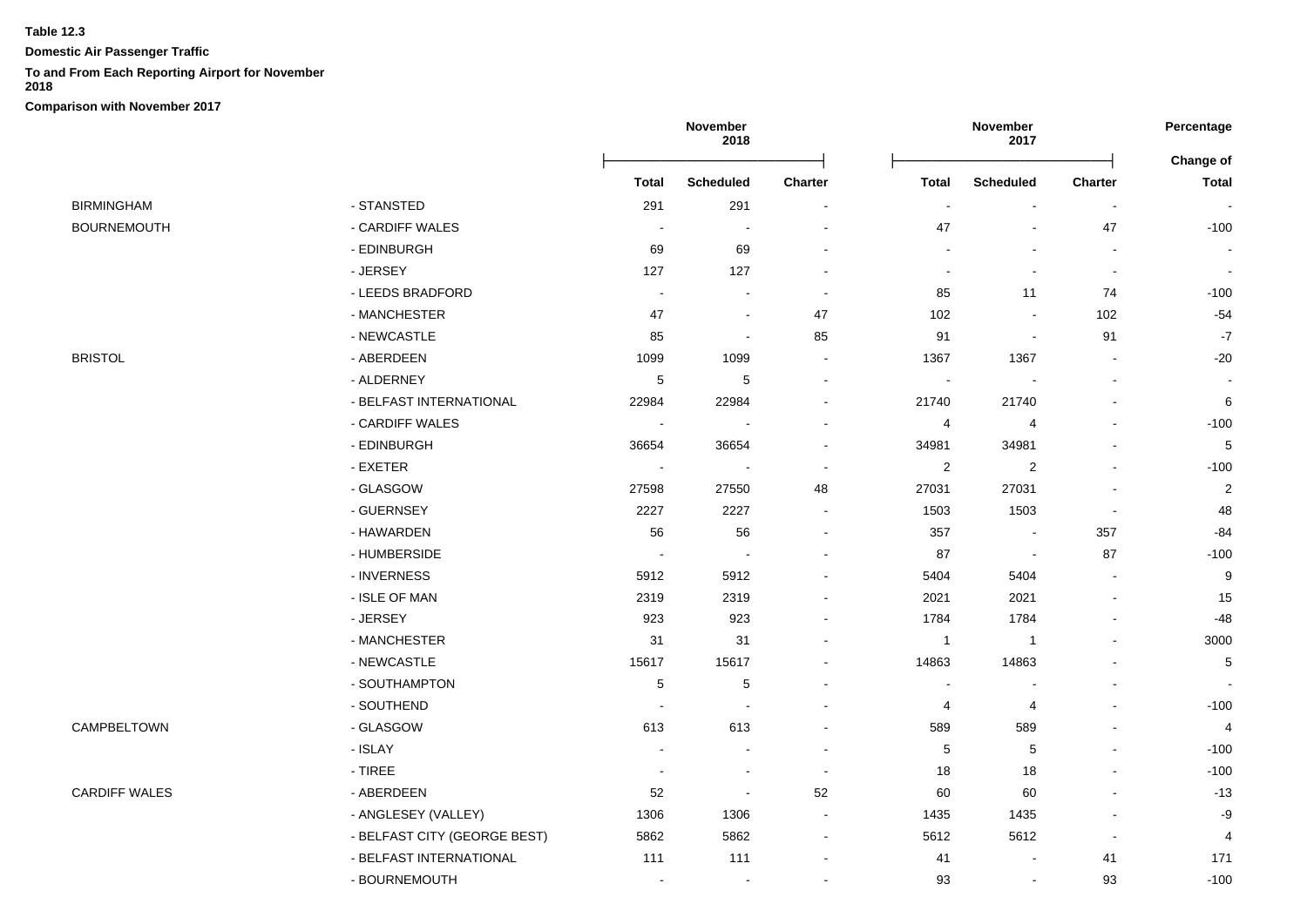**Domestic Air Passenger Traffic**

## **To and From Each Reporting Airport for November**

**2018**

|                             |                               |                          | November<br>2018         |                          | November<br>2017 |                          | Percentage     |                           |
|-----------------------------|-------------------------------|--------------------------|--------------------------|--------------------------|------------------|--------------------------|----------------|---------------------------|
|                             |                               | Total                    | <b>Scheduled</b>         | <b>Charter</b>           | Total            | <b>Scheduled</b>         | <b>Charter</b> | Change of<br><b>Total</b> |
| <b>CARDIFF WALES</b>        | - EDINBURGH                   | 7876                     | 7791                     | 85                       | 8423             | 8358                     | 65             | $\mbox{-}6$               |
|                             | - GATWICK                     | 78                       | $\sim$                   | 78                       | 86               |                          | 86             | -9                        |
|                             | - GLASGOW                     | 3600                     | 3555                     | 45                       | 2939             | 2939                     |                | 22                        |
|                             | - JERSEY                      | 900                      | 900                      | $\sim$                   | 1135             | 1135                     |                | $-21$                     |
|                             | - LIVERPOOL (JOHN LENNON)     | 70                       |                          | 70                       | $\blacksquare$   |                          | $\blacksquare$ | $\sim$                    |
|                             | - MANCHESTER                  | $\sim$                   | $\sim$                   | $\sim$                   | 84               |                          | 84             | $-100$                    |
|                             | - NEWCASTLE                   | 641                      | 641                      | $\blacksquare$           | 1350             | 1350                     |                | $-53$                     |
|                             | - NORWICH                     |                          |                          | $\blacksquare$           | 39               |                          | 39             | $-100$                    |
| CITY OF DERRY (EGLINTON)    | - EDINBURGH                   | 6483                     | 6483                     |                          | $\blacksquare$   |                          |                |                           |
|                             | - FARNBOROUGH                 |                          |                          | $\blacksquare$           | $\overline{1}$   |                          | $\mathbf{1}$   | $-100$                    |
|                             | - GLASGOW                     | 970                      | 970                      | $\blacksquare$           | 6982             | 6982                     |                | $-86$                     |
|                             | - LIVERPOOL (JOHN LENNON)     | 5854                     | 5854                     | $\blacksquare$           | 5748             | 5747                     | $\mathbf{1}$   | $\sqrt{2}$                |
|                             | - STANSTED                    | 3637                     | 3607                     | 30                       | 4160             | 4160                     |                | $-13$                     |
| DONCASTER SHEFFIELD         | - BELFAST CITY (GEORGE BEST)  | 2450                     | 2450                     | $\sim$                   | $\sim$           | $\blacksquare$           | $\overline{a}$ | $\sim$                    |
|                             | - FARNBOROUGH                 |                          |                          | $\sim$                   | 37               | $\blacksquare$           | 37             | $-100$                    |
|                             | - GATWICK                     |                          | $\blacksquare$           | $\blacksquare$           | 40               | $\overline{\phantom{a}}$ | 40             | $-100$                    |
|                             | - JERSEY                      | 896                      | 896                      | ÷,                       | 922              | 922                      | $\blacksquare$ | $-3$                      |
| <b>DUNDEE</b>               | - NORWICH                     | 32                       | 32                       | $\blacksquare$           | $\blacksquare$   |                          | $\blacksquare$ | $\sim$                    |
|                             | - STANSTED                    | 1606                     | 1606                     |                          | 1815             | 1815                     |                | $-12$                     |
| DURHAM TEES VALLEY          | - ABERDEEN                    | 1498                     | 1498                     |                          | 3051             | 3051                     | $\blacksquare$ | $-51$                     |
|                             | - BIRMINGHAM                  | $\blacksquare$           |                          | $\blacksquare$           | 34               | $\overline{\phantom{a}}$ | 34             | $-100$                    |
|                             | - EAST MIDLANDS INTERNATIONAL |                          |                          | $\overline{\phantom{a}}$ | 33               | $\overline{\phantom{a}}$ | 33             | $-100$                    |
|                             | - HUMBERSIDE                  |                          |                          | $\overline{a}$           | 164              | 164                      |                | $-100$                    |
|                             | - LEEDS BRADFORD              |                          |                          | $\overline{\phantom{a}}$ | 6                | 6                        |                | $-100$                    |
|                             | - LUTON                       | 34                       |                          | 34                       | $\sim$           |                          |                |                           |
|                             | - NORWICH                     |                          |                          | $\sim$                   | 235              | 235                      |                | $-100$                    |
| EAST MIDLANDS INTERNATIONAL | - BELFAST CITY (GEORGE BEST)  | 11064                    | 11064                    | $\blacksquare$           | 10805            | 10805                    |                | $\overline{2}$            |
|                             | - BIRMINGHAM                  | $\overline{\phantom{a}}$ |                          | $\sim$                   | 183              | 183                      |                | $-100$                    |
|                             | - EDINBURGH                   | 7585                     | 7585                     | $\sim$                   | 8173             | 8173                     |                | $-7$                      |
|                             | - GATWICK                     | 40                       | $\overline{\phantom{a}}$ | 40                       | $\sim$           |                          |                |                           |
|                             | - GLASGOW                     | 8937                     | 8937                     |                          | 8497             | 8497                     |                | 5                         |
|                             | - GUERNSEY                    | 1049                     | 1049                     | $\sim$                   | 942              | 942                      |                | 11                        |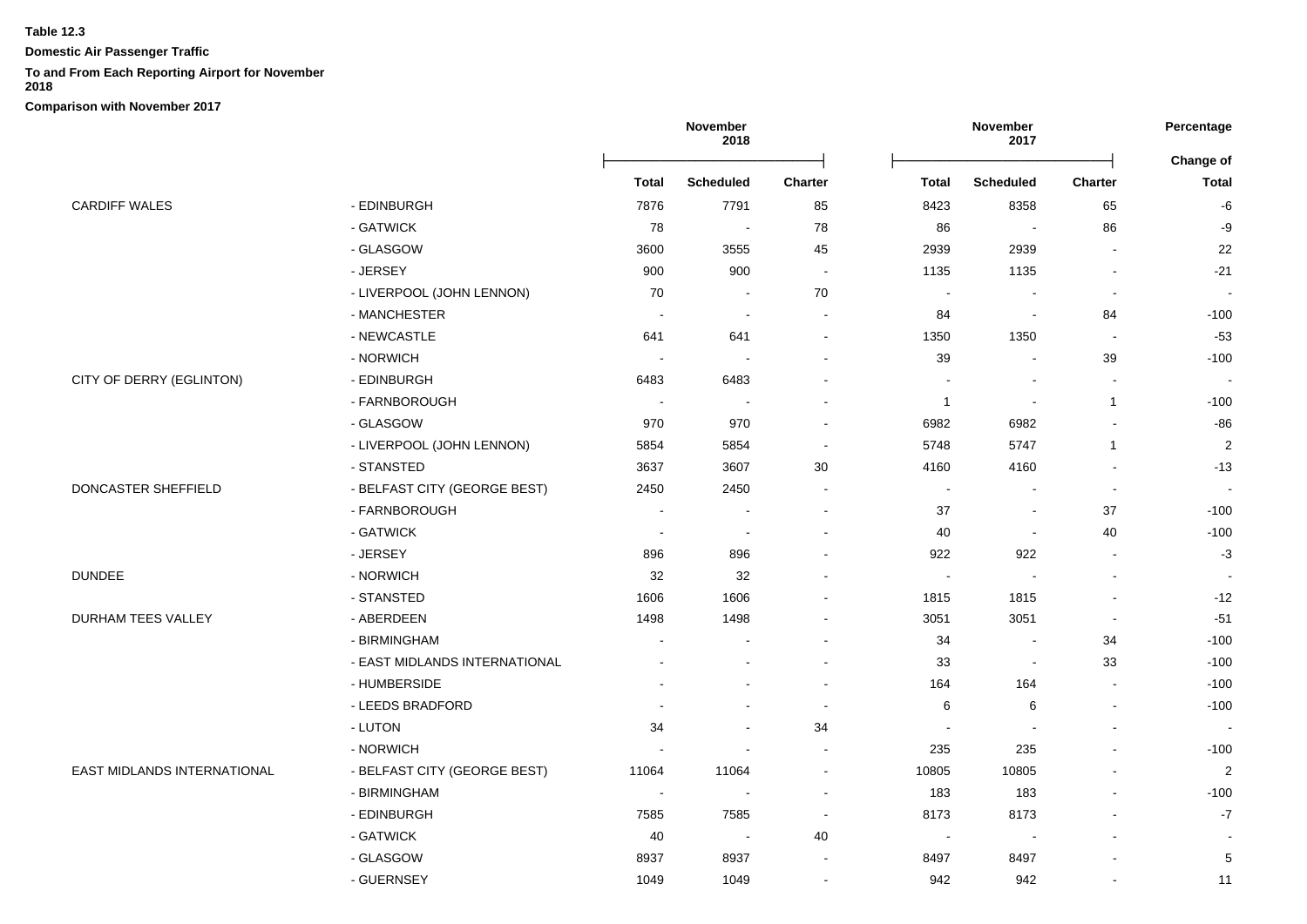**Domestic Air Passenger Traffic**

## **To and From Each Reporting Airport for November**

**2018**

**Comparison with November 2017**

# **November 2018 November 2017 Percentage** Ōņņņņņņņņņņņņņņņņņņņņņņņņō Ōņņņņņņņņņņņņņņņņņņņņņņņņō **Change of Total Scheduled Charter Total Scheduled Charter Total** EAST MIDLANDS INTERNATIONAL - JERSEY 2055 2055 - 2571 2571 - -20 EDINBURGH - ABERDEEN 15 15 - - - - - - BELFAST CITY (GEORGE BEST) 12336 12336 - 13231 13231 - -7 - BELFAST INTERNATIONAL 26130 26130 - 24665 24665 - 6 - BENBECULA - - - - - - - - - - - - - - - 307 - - - - - - - - 100 - BIRMINGHAM 24523 24523 - 22503 22503 - 9 - BRISTOL 36961 36961 - 34895 34895 - 6 - CARDIFF WALES 7881 7727 154 8422 8357 65 -6 - CITY OF DERRY (EGLINTON) 6468 6468 - - - - - - EAST MIDLANDS INTERNATIONAL 7693 7693 7693 - 8229 8229 8229 - - 7 - EXETER 3905 3905 - 3636 3636 - 7 - GATWICK 61521 60604 917 61163 61163 - 1 - HEATHROW 94251 94251 - 100437 100437 - -6 - ISLE OF MAN 390 390 - 290 290 - 34 - KIRKWALL 3786 3786 - 3335 3335 - 14 - LEEDS BRADFORD - - - - - - - - - - 20 20 - - - 100 - LONDON CITY 49026 49026 - 50022 50022 - -2 - LUTON 26277 26277 - 26604 26604 - -1 - MANCHESTER 9752 9752 - 9961 9961 - -2 - NORWICH 2614 2614 - 2417 2417 - 8 - SOUTHAMPTON 16391 16391 - 16103 16103 - 2 - STANSTED 80084 80084 - 33691 33691 - 138 - STORNOWAY 1410 1410 - 932 932 - 51 - SUMBURGH 3326 3326 - 3744 3744 - -11 - WICK JOHN O GROATS 791 791 - 801 801 - -1 EXETER - BELFAST CITY (GEORGE BEST) 2609 2609 - 2192 2192 - 19 - BELFAST INTERNATIONAL - - - 296 296 - -100 - EDINBURGH 4035 4035 - 3714 3714 - 9 - GLASGOW 2298 2298 - 2246 2246 - 2 - GUERNSEY 2105 2105 - 2353 2353 - -11 - JERSEY 3000 3000 - 2965 2965 - 1 - LONDON CITY 3266 3266 - 3474 3474 - -6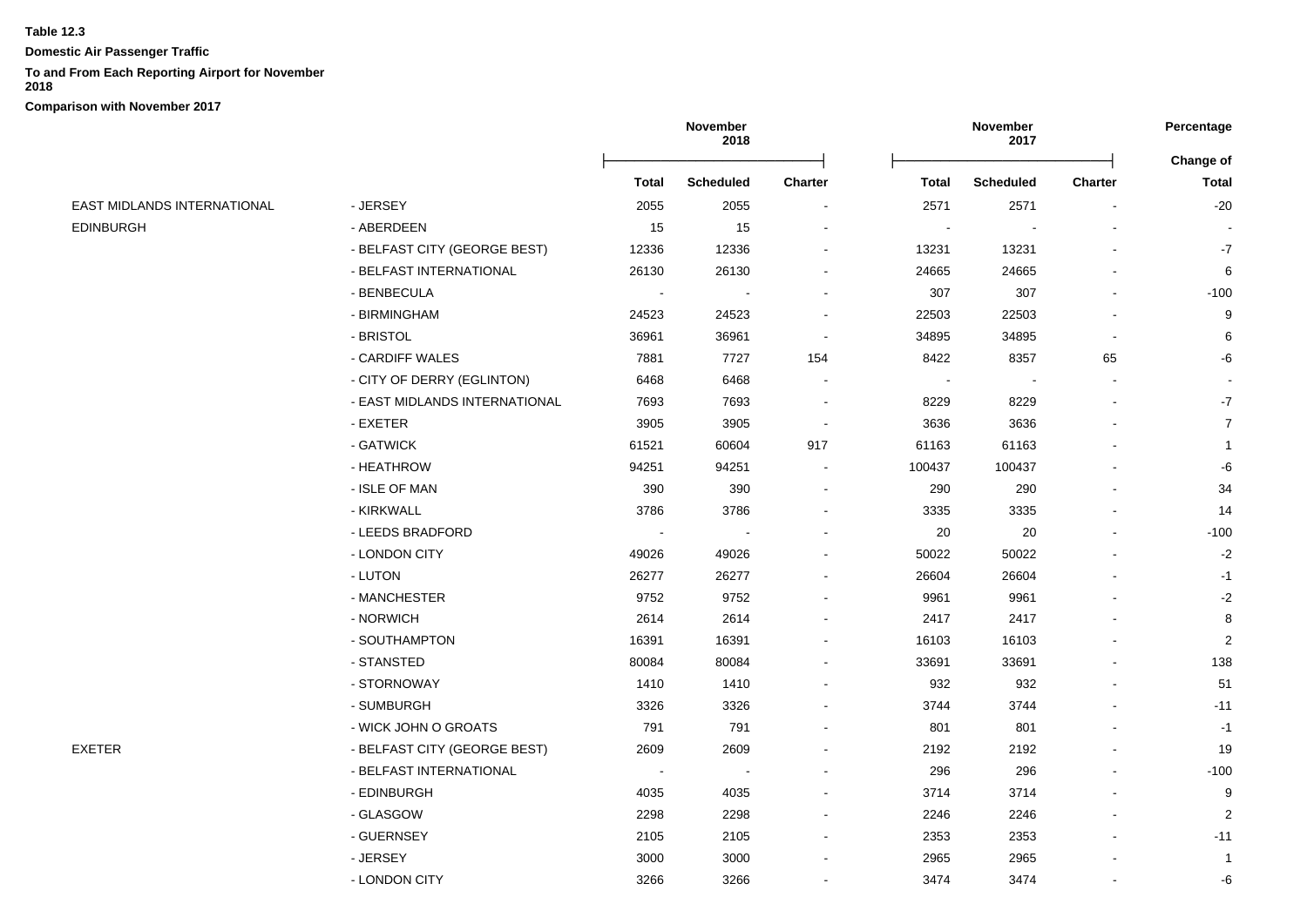**Domestic Air Passenger Traffic**

# **To and From Each Reporting Airport for November**

**2018**

|                |                               | November<br>2018 |                  |                |        | November<br>2017 |                          |                           |
|----------------|-------------------------------|------------------|------------------|----------------|--------|------------------|--------------------------|---------------------------|
|                |                               | <b>Total</b>     | <b>Scheduled</b> | Charter        | Total  | <b>Scheduled</b> | Charter                  | Change of<br><b>Total</b> |
| EXETER         | - MANCHESTER                  | 11827            | 11827            |                | 10752  | 10752            |                          | 10                        |
|                | - NEWCASTLE                   | 3366             | 3366             |                | 3228   | 3228             |                          | $\overline{4}$            |
|                | - NORWICH                     | 2582             | 2582             |                | 2034   | 2034             |                          | 27                        |
|                | - SOUTHAMPTON                 | $\sim$           |                  |                | 70     | 70               | $\blacksquare$           | $-100$                    |
| <b>GLASGOW</b> | - BARRA                       | 945              | 945              |                | 899    | 899              |                          | $\,$ 5 $\,$               |
|                | - BELFAST CITY (GEORGE BEST)  | 12645            | 12645            |                | 11643  | 11643            |                          | 9                         |
|                | - BELFAST INTERNATIONAL       | 28227            | 28227            |                | 27088  | 27088            |                          | $\overline{4}$            |
|                | - BENBECULA                   | 2014             | 2014             |                | 1839   | 1839             |                          | $10$                      |
|                | - BIRMINGHAM                  | 20334            | 20334            | $\blacksquare$ | 20224  | 20224            |                          | $\overline{1}$            |
|                | - BRISTOL                     | 27838            | 27790            | 48             | 26979  | 26979            |                          | 3                         |
|                | - CAMPBELTOWN                 | 653              | 653              |                | 659    | 659              |                          | $-1$                      |
|                | - CARDIFF WALES               | 3484             | 3439             | 45             | 2933   | 2933             |                          | 19                        |
|                | - CITY OF DERRY (EGLINTON)    | 966              | 966              | $\blacksquare$ | 6994   | 6994             |                          | $-86$                     |
|                | - DUNDEE                      | 12               | 12               |                | $\sim$ | $\blacksquare$   |                          |                           |
|                | - EAST MIDLANDS INTERNATIONAL | 8930             | 8930             |                | 8434   | 8434             |                          | $\,6\,$                   |
|                | - EDINBURGH                   | $\overline{1}$   | $\mathbf{1}$     |                | 34     | 34               |                          | $-97$                     |
|                | - EXETER                      | 2346             | 2346             |                | 2254   | 2254             | $\overline{\phantom{a}}$ | 4                         |
|                | - GATWICK                     | 54136            | 54136            |                | 55578  | 55523            | 55                       | $-3$                      |
|                | - HEATHROW                    | 71577            | 71577            |                | 81477  | 81477            | $\blacksquare$           | $-12$                     |
|                | - INVERNESS                   | 122              | 122              |                |        |                  |                          |                           |
|                | - ISLAY                       | 2185             | 2185             |                | 2446   | 2446             | $\blacksquare$           | $-11$                     |
|                | - ISLE OF MAN                 | $\sim$           | $\blacksquare$   |                | 225    | 225              |                          | $-100$                    |
|                | - JERSEY                      | 2130             | 2130             |                | 2142   | 2142             |                          | $-1$                      |
|                | - KIRKWALL                    | 1594             | 1594             |                | 1416   | 1416             |                          | 13                        |
|                | - LONDON CITY                 | 22994            | 22994            |                | 21987  | 21987            |                          | $\,$ 5 $\,$               |
|                | - LUTON                       | 20806            | 20806            |                | 21042  | 21042            |                          | $-1$                      |
|                | - MANCHESTER                  | 4176             | 4176             |                | 4699   | 4699             |                          | $-11$                     |
|                | - NORWICH                     |                  |                  |                | 1425   | 1425             | $\overline{a}$           | $-100$                    |
|                | - PRESTWICK                   |                  |                  |                | 72     | 72               | $\overline{a}$           | $-100$                    |
|                | - SOUTHAMPTON                 | 16201            | 16201            |                | 14896  | 14896            |                          | 9                         |
|                | - SOUTHEND                    |                  |                  |                | 3050   | 3050             |                          | $-100$                    |
|                | - STANSTED                    | 25283            | 25283            |                | 24272  | 24272            |                          | $\overline{4}$            |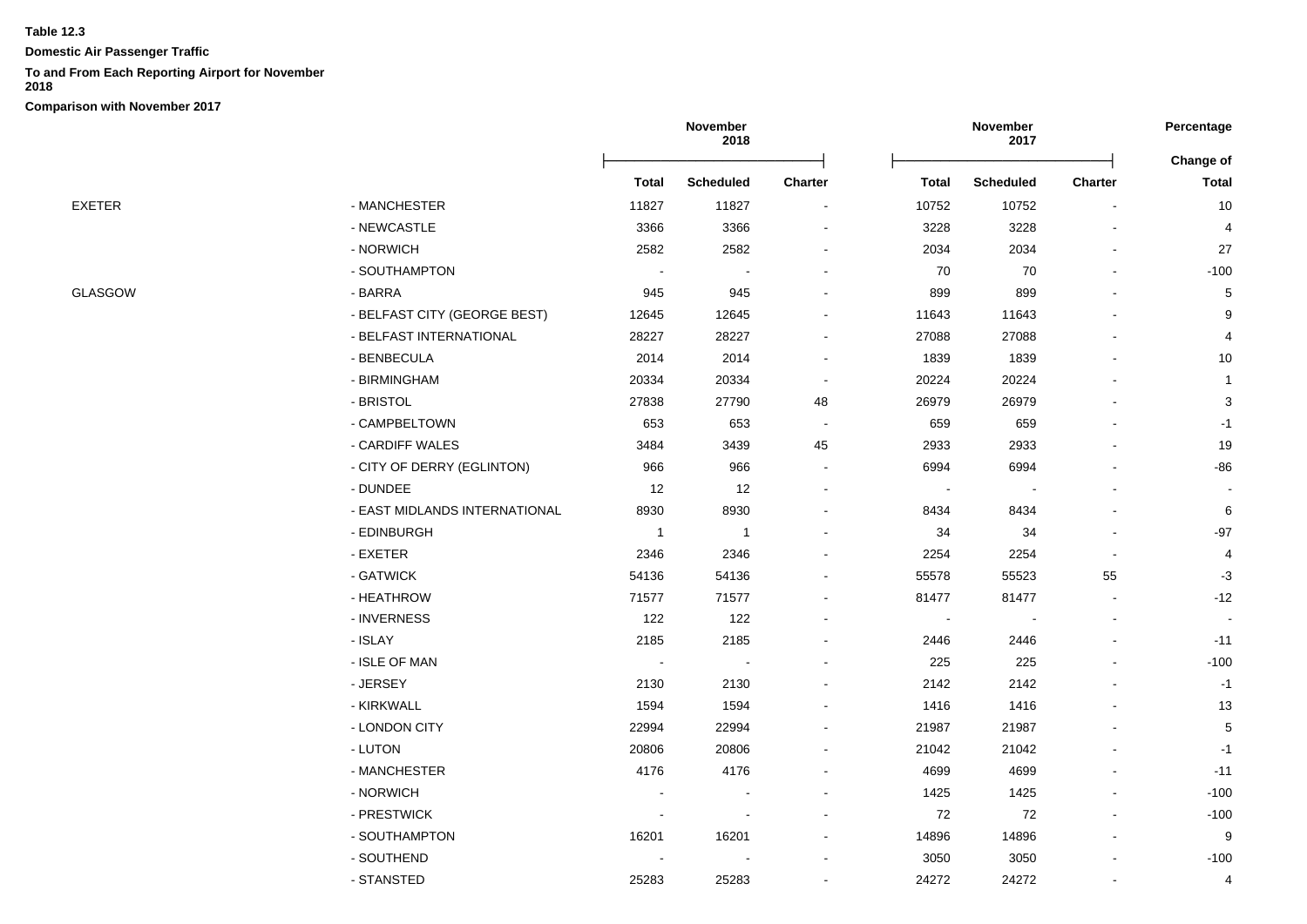**Domestic Air Passenger Traffic**

#### **To and From Each Reporting Airport for November**

**2018**

|                   |                               | November<br>2018 |                  |                          |                | November<br>2017         |         | Percentage                       |
|-------------------|-------------------------------|------------------|------------------|--------------------------|----------------|--------------------------|---------|----------------------------------|
|                   |                               | <b>Total</b>     | <b>Scheduled</b> | Charter                  | <b>Total</b>   | <b>Scheduled</b>         | Charter | <b>Change of</b><br><b>Total</b> |
| GLASGOW           | - STORNOWAY                   | 6136             | 6136             |                          | 7397           | 7397                     |         | $-17$                            |
|                   | - SUMBURGH                    | 1929             | 1929             |                          | 2778           | 2778                     |         | $-31$                            |
|                   | $-$ TIREE                     | 816              | 816              | $\overline{\phantom{a}}$ | 755            | 755                      |         | 8                                |
| GUERNSEY          | - ALDERNEY                    | 2021             | 2021             | $\overline{\phantom{a}}$ | 2262           | 2262                     |         | $-11$                            |
|                   | - BIRMINGHAM                  | 2403             | 2324             | 79                       | 2594           | 2510                     | 84      | $-7$                             |
|                   | - BRISTOL                     | 1544             | 1544             |                          | 1372           | 1372                     |         | 13                               |
|                   | - EAST MIDLANDS INTERNATIONAL | 1003             | 1003             |                          | 945            | 945                      |         | 6                                |
|                   | - EXETER                      | 2123             | 2123             |                          | 2374           | 2374                     |         | $-11$                            |
|                   | - GATWICK                     | 26614            | 26614            |                          | 26411          | 26411                    |         | $\mathbf{1}$                     |
|                   | - JERSEY                      | 9777             | 9643             | 134                      | 9708           | 9705                     | 3       | $\mathbf{1}$                     |
|                   | - MANCHESTER                  | 5075             | 5075             | $\overline{\phantom{a}}$ | 4770           | 4770                     |         | 6                                |
|                   | - NORWICH                     | $\overline{a}$   |                  | $\overline{\phantom{a}}$ | $\overline{1}$ | $\mathbf{1}$             |         | $-100$                           |
|                   | - SOUTHAMPTON                 | 10172            | 10172            | $\blacksquare$           | 10031          | 10031                    |         | $\overline{1}$                   |
|                   | - STANSTED                    | 1624             | 1624             | $\overline{\phantom{a}}$ | 1379           | 1379                     |         | 18                               |
| <b>HUMBERSIDE</b> | - ABERDEEN                    | 2027             | 2027             | $\overline{\phantom{a}}$ | 1429           | 1429                     |         | 42                               |
|                   | - BIRMINGHAM                  | 66               | $\blacksquare$   | 66                       | $\blacksquare$ | $\blacksquare$           |         | $\sim$                           |
|                   | - BRISTOL                     | $\overline{a}$   | $\blacksquare$   | $\overline{a}$           | 84             | $\overline{\phantom{a}}$ | 84      | $-100$                           |
|                   | - DURHAM TEES VALLEY          | 22               | 22               |                          | 500            | 500                      |         | $-96$                            |
|                   | - MARHAM(KINGS LYNN)          | 5                | 5                |                          | 15             | 15                       |         | $-67$                            |
|                   | - NORWICH                     |                  |                  |                          | 16             | 16                       |         | $-100$                           |
|                   | - WADDINGTON                  |                  |                  |                          | 13             | 13                       |         | $-100$                           |
|                   | - WARTON                      | $\overline{7}$   | $\overline{7}$   |                          | 83             | 83                       |         | $-92$                            |
| <b>INVERNESS</b>  | - BELFAST CITY (GEORGE BEST)  | 2148             | 2148             |                          | 1959           | 1959                     |         | 10                               |
|                   | - BIRMINGHAM                  | 3432             | 3432             |                          | 3457           | 3457                     |         | $-1$                             |
|                   | - BRISTOL                     | 5974             | 5974             |                          | 5384           | 5384                     |         | 11                               |
|                   | - GATWICK                     | 19498            | 19498            |                          | 18750          | 18750                    |         | 4                                |
|                   | - HEATHROW                    | 6032             | 6032             |                          | 6378           | 6378                     |         | $-5$                             |
|                   | - KIRKWALL                    | 1220             | 1220             |                          | 1832           | 1832                     |         | $-33$                            |
|                   | - LUTON                       | 8251             | 8251             | $\blacksquare$           | 7647           | 7647                     |         | 8                                |
|                   | - MANCHESTER                  | 4075             | 4075             | $\overline{\phantom{a}}$ | 4749           | 4749                     |         | $-14$                            |
|                   | - STORNOWAY                   | 2706             | 2706             |                          | 2368           | 2368                     |         | 14                               |
| ISLAY             | - CAMPBELTOWN                 | $\blacksquare$   | $\blacksquare$   |                          | 17             | 17                       |         | $-100$                           |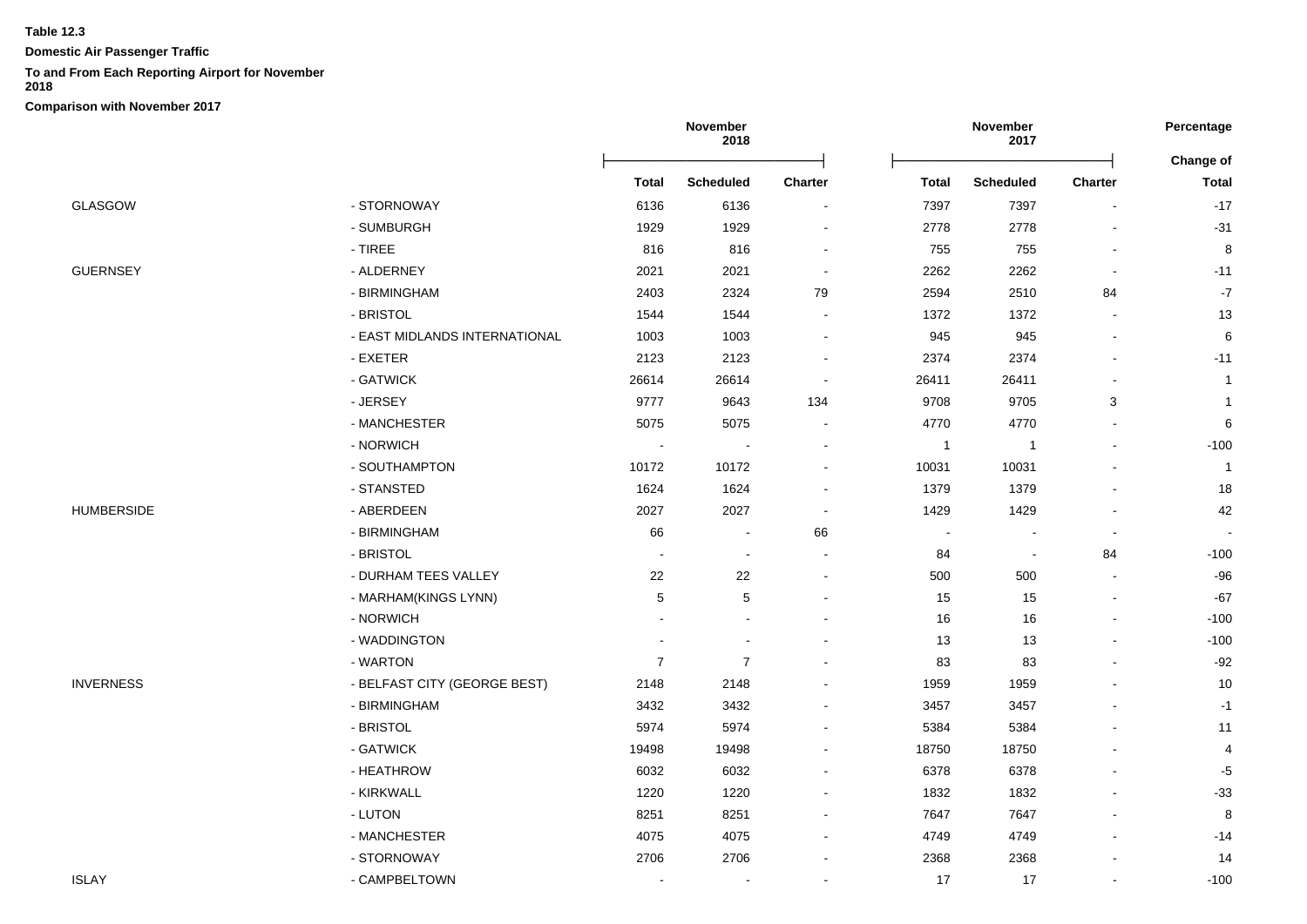**Domestic Air Passenger Traffic**

## **To and From Each Reporting Airport for November**

**2018**

|                    |                               | November<br>2018 |                  |                |                | November<br>2017 |         |                           |
|--------------------|-------------------------------|------------------|------------------|----------------|----------------|------------------|---------|---------------------------|
|                    |                               | <b>Total</b>     | <b>Scheduled</b> | <b>Charter</b> | <b>Total</b>   | <b>Scheduled</b> | Charter | Change of<br><b>Total</b> |
| ISLAY              | - COLONSAY                    | 18               | 18               |                | 18             | 18               |         |                           |
|                    | - GLASGOW                     | 2159             | 2159             |                | 2371           | 2371             |         | -9                        |
|                    | - OBAN (NORTH CONNEL)         | 9                | 9                |                | 10             | 10               |         | $-10$                     |
| <b>ISLE OF MAN</b> | - BELFAST CITY (GEORGE BEST)  |                  |                  |                | 846            | 846              |         | $-100$                    |
|                    | - BELFAST INTERNATIONAL       | 1685             | 1685             |                | $\blacksquare$ |                  |         |                           |
|                    | - BIRMINGHAM                  | 3518             | 3518             |                | 3258           | 3258             |         | 8                         |
|                    | - BRISTOL                     | 2329             | 2329             |                | 2045           | 2045             |         | 14                        |
|                    | - EDINBURGH                   | 412              | 412              |                | 287            | 287              |         | 44                        |
|                    | - GATWICK                     | 14691            | 14691            |                | 13511          | 13511            |         | 9                         |
|                    | - GLASGOW                     |                  |                  |                | 225            | 225              |         | $-100$                    |
|                    | - LIVERPOOL (JOHN LENNON)     | 22355            | 22355            |                | 21551          | 21551            |         | 4                         |
|                    | - LONDON CITY                 | 5123             | 5123             |                | 5511           | 5511             |         | $-7$                      |
|                    | - MANCHESTER                  | 14528            | 14528            |                | 13924          | 13924            |         | $\overline{4}$            |
| JERSEY             | - BIRMINGHAM                  | 3398             | 3398             |                | 4585           | 4585             |         | $-26$                     |
|                    | - BRISTOL                     | 1768             | 1768             |                | 1758           | 1758             |         | $\overline{1}$            |
|                    | - CARDIFF WALES               | 900              | 900              |                | 1117           | 1117             |         | $-19$                     |
|                    | - DONCASTER SHEFFIELD         | 827              | 827              |                | 844            | 844              |         | $-2$                      |
|                    | - EAST MIDLANDS INTERNATIONAL | 2068             | 2068             |                | 2526           | 2526             |         | $-18$                     |
|                    | - EXETER                      | 2514             | 2514             |                | 3658           | 3658             |         | $-31$                     |
|                    | - GATWICK                     | 56416            | 56416            |                | 52531          | 52531            |         | $\overline{7}$            |
|                    | - GLASGOW                     | 2138             | 2138             |                | 2117           | 2117             |         | $\overline{1}$            |
|                    | - GUERNSEY                    | 10732            | 10732            |                | 8192           | 8192             |         | 31                        |
|                    | - LIVERPOOL (JOHN LENNON)     | 11369            | 11369            |                | 9047           | 9047             |         | 26                        |
|                    | - LONDON CITY                 | 3141             | 3141             |                | 3028           | 3028             |         | 4                         |
|                    | - MANCHESTER                  | 3260             | 3260             |                | 3279           | 3279             |         | $-1$                      |
|                    | - SOUTHAMPTON                 | 13410            | 13410            |                | 13000          | 13000            |         | 3                         |
| KIRKWALL           | - ABERDEEN                    | 4384             | 4384             |                | 5280           | 5280             |         | $-17$                     |
|                    | - EDAY                        | 26               | 26               |                | 82             | 82               |         | $-68$                     |
|                    | - EDINBURGH                   | 3771             | 3771             |                | 3300           | 3300             |         | 14                        |
|                    | - GLASGOW                     | 1587             | 1587             |                | 1391           | 1391             |         | 14                        |
|                    | - INVERNESS                   | 580              | 580              |                | 917            | 917              |         | $-37$                     |
|                    | - NORTH RONALDSAY             | 365              | 365              |                | 337            | 337              |         | 8                         |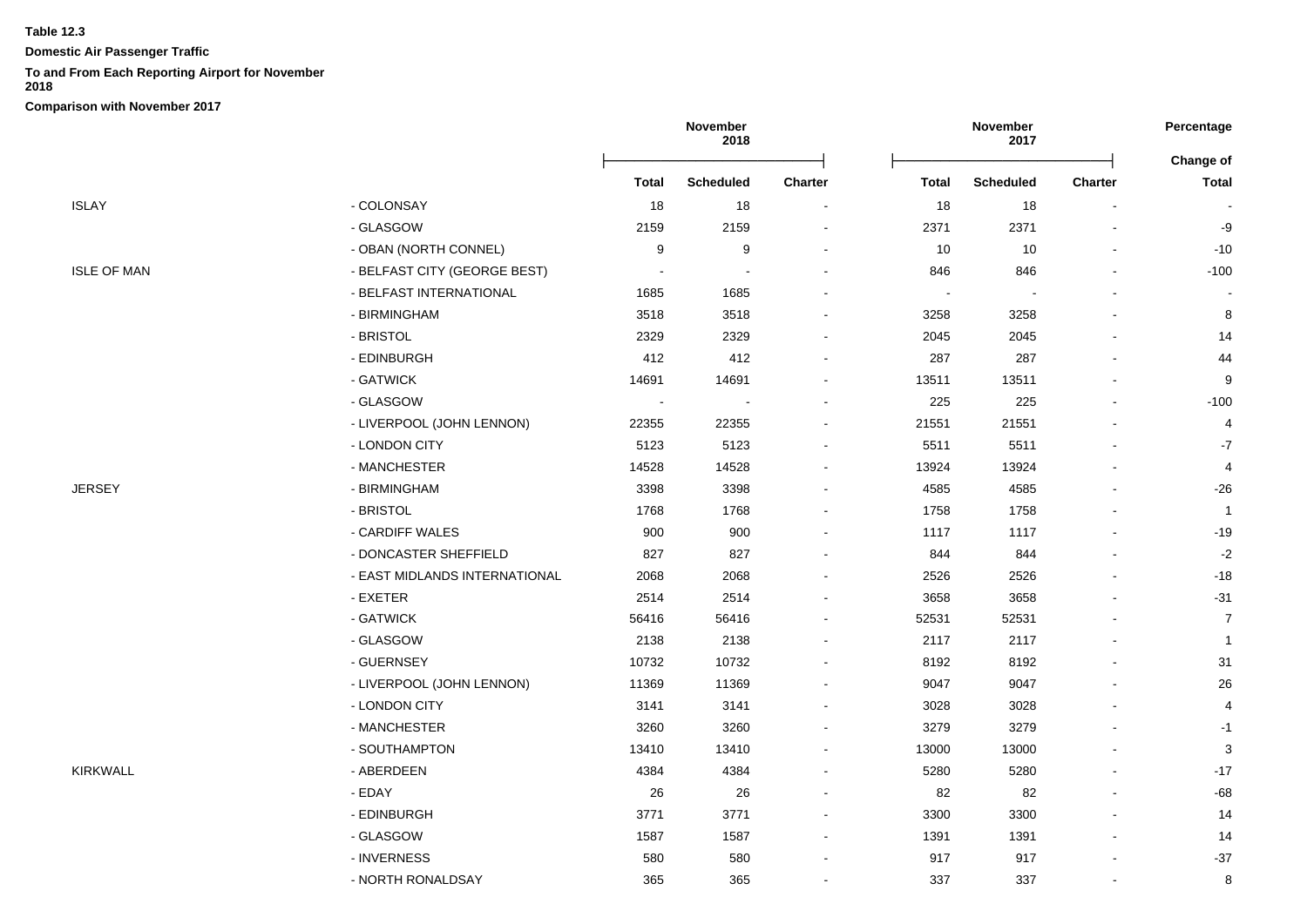**Domestic Air Passenger Traffic**

## **To and From Each Reporting Airport for November**

**2018**

|                           |                              | November<br>2018         |                          |         |                          | November<br>2017         |                          | Percentage<br>Change of |
|---------------------------|------------------------------|--------------------------|--------------------------|---------|--------------------------|--------------------------|--------------------------|-------------------------|
|                           |                              | <b>Total</b>             | <b>Scheduled</b>         | Charter | <b>Total</b>             | <b>Scheduled</b>         | Charter                  | <b>Total</b>            |
| KIRKWALL                  | - PAPA WESTRAY               | 427                      | 427                      |         | 393                      | 393                      |                          | 9                       |
|                           | - SANDAY                     | 286                      | 286                      |         | 284                      | 284                      |                          | -1                      |
|                           | - STRONSAY                   | 315                      | 315                      |         | 321                      | 321                      |                          | $-2$                    |
|                           | - SUMBURGH                   | 523                      | 523                      |         | 627                      | 627                      |                          | $-17$                   |
|                           | - WESTRAY                    | 307                      | 307                      |         | 319                      | 319                      |                          | $-4$                    |
| <b>LEEDS BRADFORD</b>     | - ABERDEEN                   | $\blacksquare$           | $\blacksquare$           |         | 1432                     | 1432                     |                          | $-100$                  |
|                           | - BELFAST CITY (GEORGE BEST) | 13543                    | 13543                    |         | 14644                    | 14644                    |                          | -8                      |
|                           | - HEATHROW                   | 8476                     | 8476                     |         | 14626                    | 14626                    |                          | $-42$                   |
|                           | - NEWCASTLE                  |                          |                          |         | 17                       | 17                       |                          | $-100$                  |
|                           | - NEWQUAY                    | 1678                     | 1678                     |         | 1422                     | 1422                     |                          | 18                      |
|                           | - NORWICH                    | $\sim$                   |                          |         | 10                       | 10                       |                          | $-100$                  |
|                           | - SOUTHAMPTON                | 2977                     | 2977                     |         | 2989                     | 2989                     |                          |                         |
| <b>LERWICK (TINGWALL)</b> | - FAIR ISLE                  | 109                      | 109                      |         | 112                      | 112                      |                          | $-3$                    |
|                           | - FOULA                      | 94                       | 94                       |         | 69                       | 69                       |                          | 36                      |
|                           | - PAPA STOUR                 | -1                       | -1                       |         | 6                        | 6                        |                          | $-83$                   |
| LIVERPOOL (JOHN LENNON)   | - BELFAST CITY (GEORGE BEST) | 1779                     | 1779                     |         | 2477                     | 2477                     |                          | $-28$                   |
|                           | - BELFAST INTERNATIONAL      | 43181                    | 43181                    |         | 43579                    | 43579                    |                          | $-1$                    |
|                           | - BIGGIN HILL                |                          |                          |         | 74                       |                          | 74                       | $-100$                  |
|                           | - BRISTOL                    | $\blacksquare$           |                          |         | 40                       |                          | 40                       | $-100$                  |
|                           | - CARDIFF WALES              | 32                       |                          | 32      | $\overline{\phantom{a}}$ |                          | $\blacksquare$           |                         |
|                           | - CITY OF DERRY (EGLINTON)   | 5801                     | 5801                     |         | 5560                     | 5560                     |                          | 4                       |
|                           | - EDINBURGH                  | 172                      | 172                      |         | $\overline{\phantom{a}}$ |                          | $\overline{\phantom{a}}$ |                         |
|                           | - GATWICK                    | 72                       | $\sim$                   | 72      | 43                       | $\overline{\phantom{a}}$ | 43                       | 67                      |
|                           | - ISLE OF MAN                | 22514                    | 22514                    |         | 21419                    | 21419                    | $\blacksquare$           | $\,$ 5 $\,$             |
|                           | - JERSEY                     | 11483                    | 11483                    |         | 9034                     | 9034                     |                          | 27                      |
|                           | - LONDON CITY                | $\overline{\phantom{a}}$ |                          |         | 38                       |                          | 38                       | $-100$                  |
|                           | - LUTON                      | 82                       | $\overline{\phantom{a}}$ | 82      | 100                      | $\overline{\phantom{a}}$ | 100                      | $-18$                   |
|                           | - NORWICH                    | 71                       |                          | 71      | $\overline{\phantom{a}}$ |                          | $\overline{\phantom{a}}$ |                         |
|                           | - SOUTHAMPTON                |                          |                          |         | 169                      |                          | 169                      | $-100$                  |
|                           | - STANSTED                   | $\overline{\phantom{a}}$ | $\blacksquare$           |         | 82                       | $\blacksquare$           | 82                       | $-100$                  |
| MANCHESTER                | - ABERDEEN                   | 17389                    | 17389                    |         | 17346                    | 17346                    |                          |                         |
|                           | - BELFAST CITY (GEORGE BEST) | 19202                    | 19202                    |         | 22941                    | 22941                    | $\mathbf{r}$             | $-16$                   |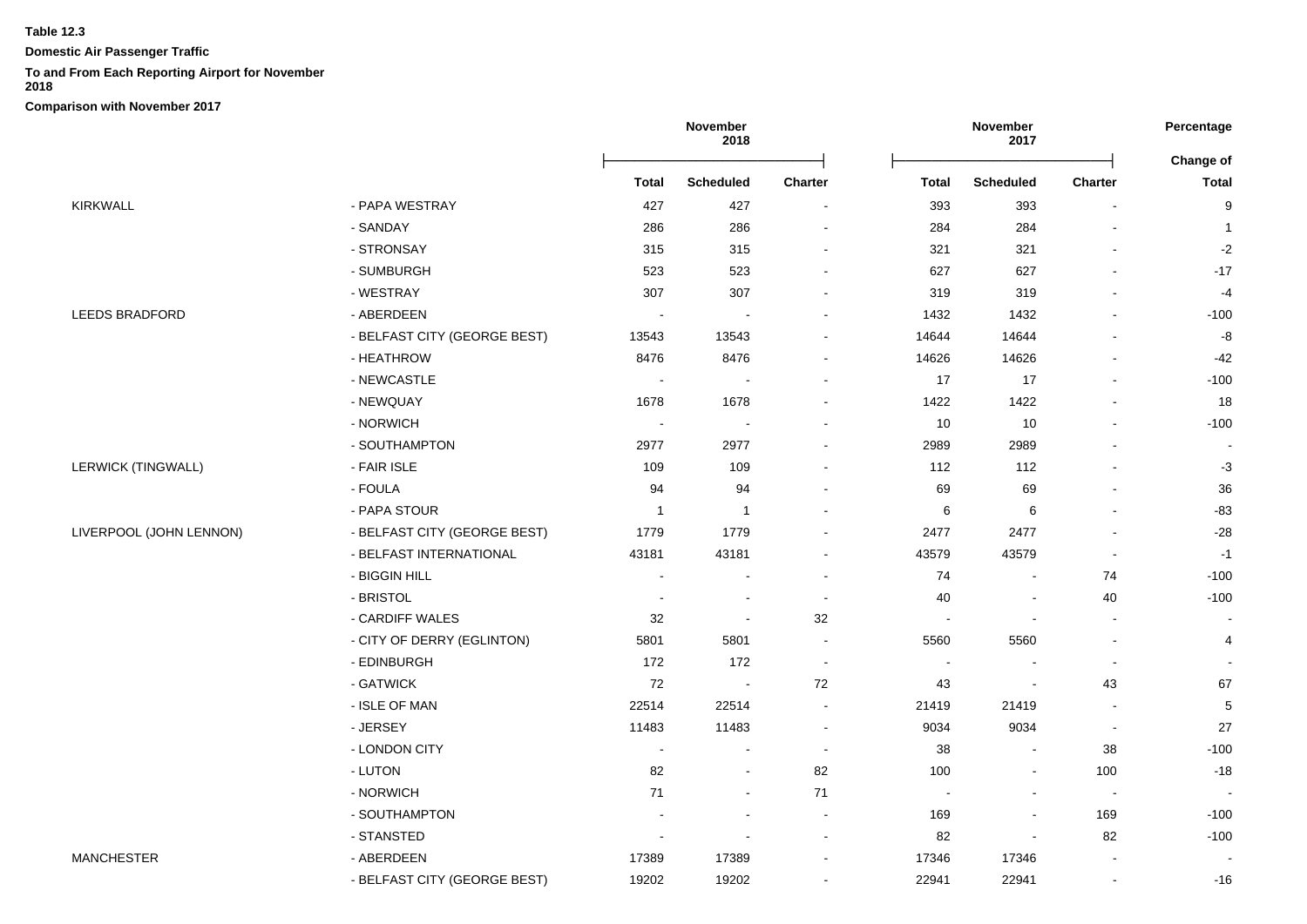**Domestic Air Passenger Traffic**

## **To and From Each Reporting Airport for November**

**2018**

|                   |                               | November<br>2018 |                          |                | November<br>2017 | Percentage               |                          |            |
|-------------------|-------------------------------|------------------|--------------------------|----------------|------------------|--------------------------|--------------------------|------------|
|                   |                               |                  |                          |                |                  |                          |                          | Change of  |
|                   |                               | <b>Total</b>     | <b>Scheduled</b>         | <b>Charter</b> | <b>Total</b>     | <b>Scheduled</b>         | <b>Charter</b>           | Total      |
| <b>MANCHESTER</b> | - BELFAST INTERNATIONAL       | 41744            | 41723                    | 21             | 23306            | 23292                    | 14                       | 79         |
|                   | - CAMBRIDGE                   |                  |                          |                | 122              | 122                      | $\blacksquare$           | $-100$     |
|                   | - CARDIFF WALES               |                  |                          |                | 86               | 86                       | $\overline{\phantom{a}}$ | $-100$     |
|                   | - EDINBURGH                   | 9804             | 9804                     |                | 9902             | 9902                     |                          | $-1$       |
|                   | - EXETER                      | 11643            | 11643                    |                | 10633            | 10633                    |                          | 9          |
|                   | - GLASGOW                     | 4362             | 4154                     | 208            | 5086             | 5086                     |                          | $-14$      |
|                   | - GUERNSEY                    | 5095             | 5095                     |                | 4739             | 4739                     |                          | 8          |
|                   | - HEATHROW                    | 51338            | 51338                    |                | 58181            | 58181                    |                          | $-12$      |
|                   | - INVERNESS                   | 3479             | 3479                     |                | 4674             | 4674                     |                          | $-26$      |
|                   | - ISLE OF MAN                 | 14482            | 14482                    |                | 13838            | 13838                    |                          | $\sqrt{5}$ |
|                   | - JERSEY                      | 3212             | 3212                     |                | 3312             | 3312                     |                          | $-3$       |
|                   | - KIRKWALL                    | $\blacksquare$   | $\overline{\phantom{a}}$ |                | 70               | 70                       | $\blacksquare$           | $-100$     |
|                   | - NEWQUAY                     | 5138             | 5138                     |                | 4726             | 4726                     | $\overline{\phantom{a}}$ | 9          |
|                   | - NORWICH                     | 1651             | 1651                     |                | 2244             | 2178                     | 66                       | $-26$      |
|                   | - PRESTWICK                   | 41               | 41                       |                | 39               | 39                       |                          | $\sqrt{5}$ |
|                   | - SOUTHAMPTON                 | 16408            | 16408                    |                | 18805            | 18803                    | $\overline{2}$           | $-13$      |
|                   | - SOUTHEND                    | 3248             | 3248                     |                | 3586             | 3541                     | 45                       | -9         |
|                   | - STORNOWAY                   | $\sim$           |                          |                | 769              | 769                      | $\blacksquare$           | $-100$     |
| <b>NEWCASTLE</b>  | - ABERDEEN                    | 955              | 955                      |                | 1713             | 1713                     |                          | $-44$      |
|                   | - BELFAST INTERNATIONAL       | 22292            | 22292                    |                | 21207            | 21207                    | $\overline{\phantom{a}}$ | $\sqrt{5}$ |
|                   | - BIRMINGHAM                  |                  |                          |                | 50               | $\overline{\phantom{a}}$ | 50                       | $-100$     |
|                   | - BOURNEMOUTH                 |                  |                          |                | 100              | $\blacksquare$           | 100                      | $-100$     |
|                   | - BRISTOL                     | 15947            | 15947                    |                | 14767            | 14767                    | $\sim$                   | 8          |
|                   | - CARDIFF WALES               | 656              | 656                      |                | 1362             | 1362                     |                          | $-52$      |
|                   | - DURHAM TEES VALLEY          |                  |                          |                | 6                |                          | 6                        | $-100$     |
|                   | - EAST MIDLANDS INTERNATIONAL |                  |                          |                | 39               | $\blacksquare$           | 39                       | $-100$     |
|                   | - EXETER                      | 3390             | 3390                     |                | 3207             | 3207                     | $\blacksquare$           | 6          |
|                   | - HEATHROW                    | 39920            | 39920                    |                | 42627            | 42627                    | $\blacksquare$           | $-6$       |
|                   | - ISLE OF MAN                 |                  |                          |                | 588              | 588                      | $\overline{\phantom{a}}$ | $-100$     |
|                   | - LUTON                       |                  |                          |                | 87               | $\blacksquare$           | 87                       | $-100$     |
|                   | - MANCHESTER                  |                  |                          |                | 65               |                          | 65                       | $-100$     |
|                   | - SOUTHAMPTON                 | 9915             | 9915                     |                | 10181            | 10181                    | $\sim$                   | $-3$       |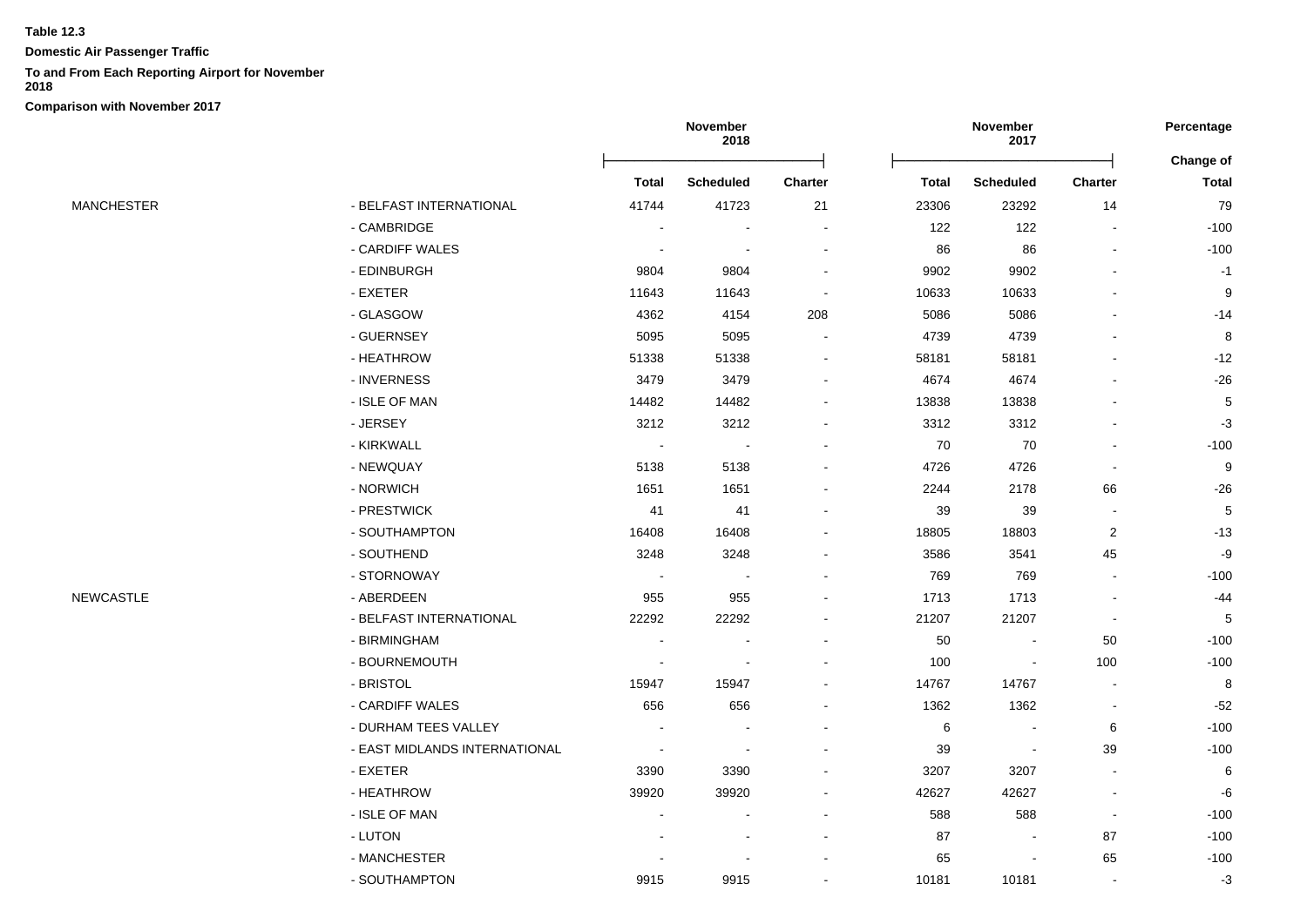**Domestic Air Passenger Traffic**

## **To and From Each Reporting Airport for November**

**2018**

|                  |                              | November<br>2018         |                  |         |                | November<br>2017         |                | Percentage                |
|------------------|------------------------------|--------------------------|------------------|---------|----------------|--------------------------|----------------|---------------------------|
|                  |                              | Total                    | <b>Scheduled</b> | Charter | Total          | <b>Scheduled</b>         | <b>Charter</b> | Change of<br><b>Total</b> |
| NEWQUAY          | - GATWICK                    | 13686                    | 13686            |         | 13334          | 13334                    |                | 3                         |
|                  | - ISLES OF SCILLY (ST.MARYS) | 410                      | 410              |         | 534            | 534                      |                | $-23$                     |
|                  | - LANDS END (ST JUST)        | $\overline{\phantom{a}}$ |                  |         | 13             | 13                       |                | $-100$                    |
|                  | - LEEDS BRADFORD             | 1709                     | 1709             |         | 1443           | 1443                     |                | 18                        |
|                  | - MANCHESTER                 | 5276                     | 5276             |         | 4780           | 4780                     |                | 10                        |
| <b>NORWICH</b>   | - ABERDEEN                   | 3570                     | 3570             |         | 4191           | 4191                     | $\blacksquare$ | $-15$                     |
|                  | - CARDIFF WALES              | $\sim$                   |                  |         | 39             | $\overline{\phantom{a}}$ | 39             | $-100$                    |
|                  | - DURHAM TEES VALLEY         |                          |                  |         | $10$           | $10$                     |                | $-100$                    |
|                  | - EDINBURGH                  | 2616                     | 2616             |         | 2408           | 2408                     |                | 9                         |
|                  | - EXETER                     | 2540                     | 2540             |         | 2009           | 2009                     |                | 26                        |
|                  | - GLASGOW                    |                          |                  |         | 899            | 899                      |                | $-100$                    |
|                  | - HUMBERSIDE                 | 3                        | 3                |         |                |                          |                |                           |
|                  | - MANCHESTER                 | 1656                     | 1656             |         | 1319           | 1285                     | 34             | 26                        |
| <b>PRESTWICK</b> | - BELFAST INTERNATIONAL      | $\sim$                   |                  |         | 50             | $\sim$                   | 50             | $-100$                    |
| SOUTHAMPTON      | - ABERDEEN                   | 500                      | 500              |         | 415            | 415                      | $\blacksquare$ | 20                        |
|                  | - ALDERNEY                   | 1370                     | 1370             |         | 1354           | 1354                     |                | $\mathbf{1}$              |
|                  | - BELFAST CITY (GEORGE BEST) | 9206                     | 9206             |         | 9441           | 9441                     |                | $-2$                      |
|                  | - BRISTOL                    | 6                        | 6                |         |                |                          |                |                           |
|                  | - CITY OF DERRY (EGLINTON)   |                          |                  |         | 6              |                          | 6              | $-100$                    |
|                  | - EDINBURGH                  | 16386                    | 16386            |         | 16083          | 16083                    |                | $\overline{2}$            |
|                  | - GLASGOW                    | 16185                    | 16185            |         | 14881          | 14881                    |                | 9                         |
|                  | - GUERNSEY                   | 10044                    | 10044            |         | 10053          | 10053                    |                |                           |
|                  | - JERSEY                     | 13621                    | 13621            |         | 13096          | 13096                    |                | 4                         |
|                  | - LEEDS BRADFORD             | 2986                     | 2986             |         | 1225           | 1225                     |                | 144                       |
|                  | - LIVERPOOL (JOHN LENNON)    |                          |                  |         | 164            |                          | 164            | $-100$                    |
|                  | - MANCHESTER                 | 16485                    | 16398            | 87      | 19217          | 19102                    | 115            | $-14$                     |
|                  | - NEWCASTLE                  | 9889                     | 9889             | $\sim$  | 10282          | 10282                    | $\blacksquare$ | $-4$                      |
|                  | - SOUTHEND                   | 40                       |                  | 40      | $\blacksquare$ | $\blacksquare$           | $\blacksquare$ |                           |
| STORNOWAY        | - ABERDEEN                   | $\sim$                   | $\blacksquare$   |         | 454            | 454                      | $\blacksquare$ | $-100$                    |
|                  | - BENBECULA                  | 838                      | 838              |         | 860            | 860                      |                | $-3$                      |
|                  | - EDINBURGH                  | 1412                     | 1412             |         | 1242           | 1242                     |                | 14                        |
|                  | - GLASGOW                    | 6085                     | 6085             |         | 7430           | 7430                     |                | $-18$                     |